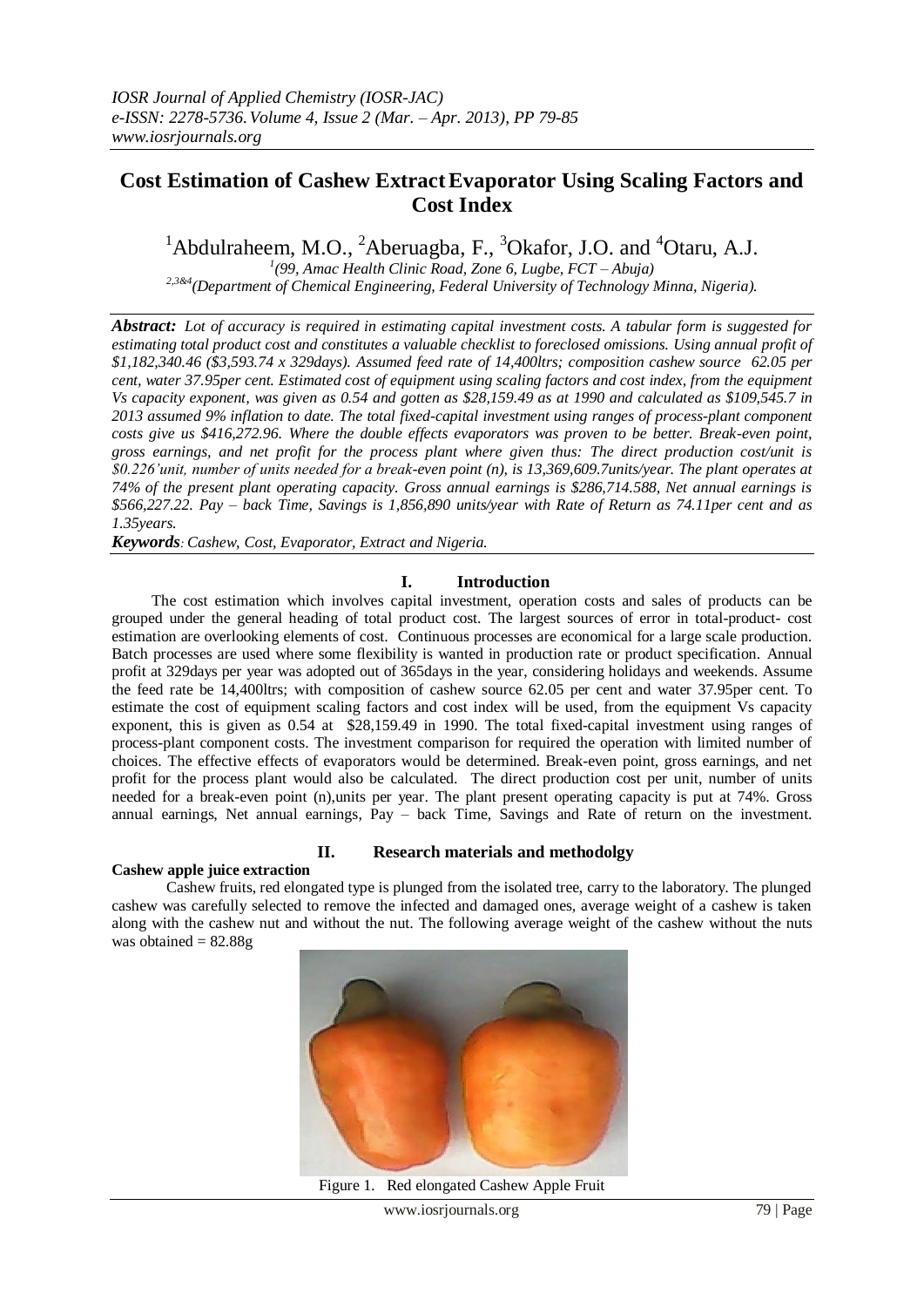## **Cashew extract juice modification.**

Rice gruel was used which is another clarifying agent for raw cashew apple juice and is another contribution of Indian research scientists. There are other three agents that can be used also but, rice gruel happened to be the quickest way to obtain clear cashew apple juice - with the simplest of means



3g/litre, 4g/litre 5g/litre. Figure 2. Jars of Cashew with settlement of tannin content

# **III. Working design**

## **Material balance**

A material balance taken over the complete process will determine the quantities of raw materials required and products produced. Balances over individual process units set the process stream flows and compositions. A good understanding of material balance calculations is essential in process design. Material balances are also useful tools for the study of plant operation and trouble shooting. They can be used to check performance against design; to extend the often limited data available from the plant instrumentation; to check instrument calibrations; and to locate sources of material loss. (Coulson & Richardson, 1998)

## **Conservation of mass**

The general conservation equation for any process system can be written as: Material out = Material in + Generation — Consumption — Accumulation For a steady-state process the accumulation term will be zero. Mass is neither generated nor consumed; but if a chemical reaction takes place a particular chemical species may be formed or consumed in the process. If there is no chemical reaction the steady-state balance reduces to; ( Wiley, 1978.)

Material out  $=$  Material in

### Material balance

It is necessary to make a material balance to determine the top and bottoms product flow rates. Balance on cashew, cashew loss in bottoms neglected.

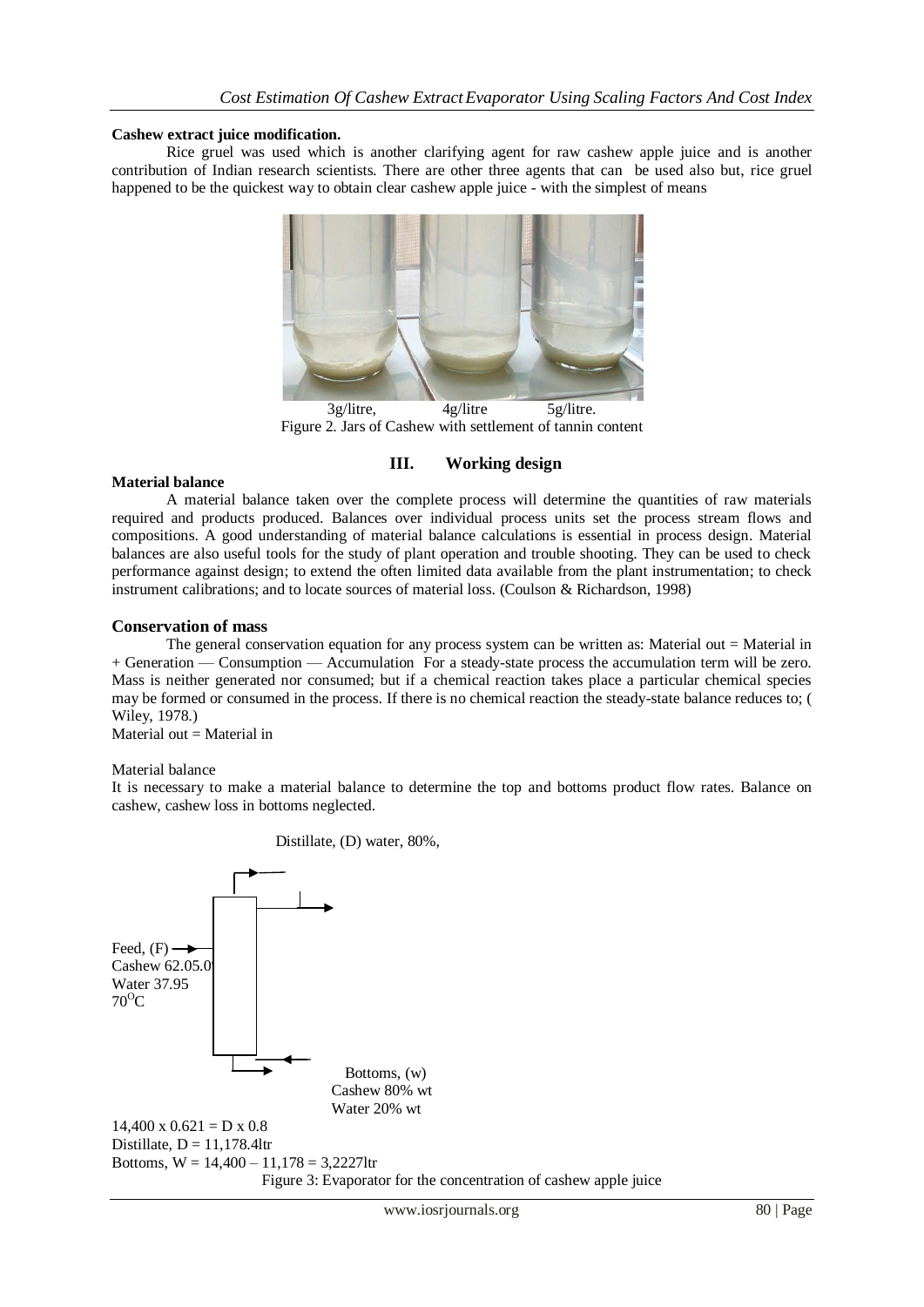## **Annual profits earnings calculation**

**The total cost of producing a crate, assuming** 15% of the cost production was taken as handling and packaging charges  $= N1,250.89$ 

**Table 1. Present market price of other malt drinks** 

|                     | <b>Brand</b> /Crate Market value/Bottle |                  |                     |  |
|---------------------|-----------------------------------------|------------------|---------------------|--|
|                     | Maltina $=N2,000$ N100                  | x 24             | N <sub>2</sub> .400 |  |
| $High-Malt$ =N1,900 |                                         | N100             | x 24 N2,400         |  |
| $Nasmalt = N1,750$  |                                         | N <sub>100</sub> | x 24 N2,400         |  |
| Mucamalt            | $=N1.600$                               | N80 x 24         | N <sub>1.920</sub>  |  |

Profitability analysis on a crate of Mucamalt Profit to the company = Sales cost per crate - Cost of production per crate  $N1,600 - N1,250.89 = N349.11/crate.$ While the retailers profit per crate will be  $= N320.00$ 

Hence, 160HL tank which is equivalent to 16,000litres equals to 2020.2 crates of 33cl bottle. Assume the plant is working at 80% capacity, Therefore  $2020.2 \times 0.8 = 1.616.16$  crates will be produced per day. At N1,250.89 per crate x 1,616.16 crates = N2,021,638.38 Cost of producing 1,616.16 crates of mucamalt will therefore be (@Assume N157 is to a Dollar)  $= $12,876.678$ 

Supposed a crate of mucamalt is sold for \$10.191 Therefore, 1,616.16 crates will cost =  $$16,470.42$ Profit per brew on 160HL per day will be:  $$(16,470.42 - 12,876.678) = $3,593.74$ 

Annual profit at 329days per year = \$3,593.74 x 329  $= $1,182,340.46$ 

# **Number of independent components**

A balance equation can be written for each independent component. Not all the components in a material balance will be independent.

### *Physical systems, no reaction*

If there is no chemical reaction the number of independent components is equal to the number of distinct chemical species present.

### *Chemical systems, reaction*

If the process involves chemical reaction the number of independent components will not necessarily be equal to the number of chemical species, as some may be related by the chemical equation.

Consider a separation unit, such as a distillation column, which divides a process stream into two product streams. Let the feed rate be 14,400ltrs; composition cashew source 62.05 per cent, water 37.95per cent.

### **To estimate cost of equipment using scaling factors and cost index.**

The purchased cost of a 227.5litre glass-lined, jacketed reactor (without drive) was \$8,350 in 1981. Estimate the purchased cost of a similar 13,65litre, glass-lined, jacketed reactor (without drive) in 1990. Using the annual average Marshall and Swift equipment-cost index (process industry) to update the purchase cost of the reactor. Marshall and Swift equipment-cost index (process industry)

For 1981 721 and For 1990 924 (Plant Design & Economics for chemical Engineers, M S Peters & K D Timmerhaus pg " Cost Estimation" Pp 163 )

The equipment Vs capacity exponent is given as 0.54 1990, Cost of Evaporator =  $(\$8350)(924721)(1,365/227.5)^{0.54}$  $=$  \$28,159.49 For the cost of 14,400 litres in January 2013 =  $$28,159.49$ , equivalent to the cost of 1,365 litres of Hence, 14,400 litres will cost =  $$28,159.49(14,400/1,365)^{0.54}$  $= $100,500.7$ 

Allowing for 9% inflation from 1990 to 2013, cost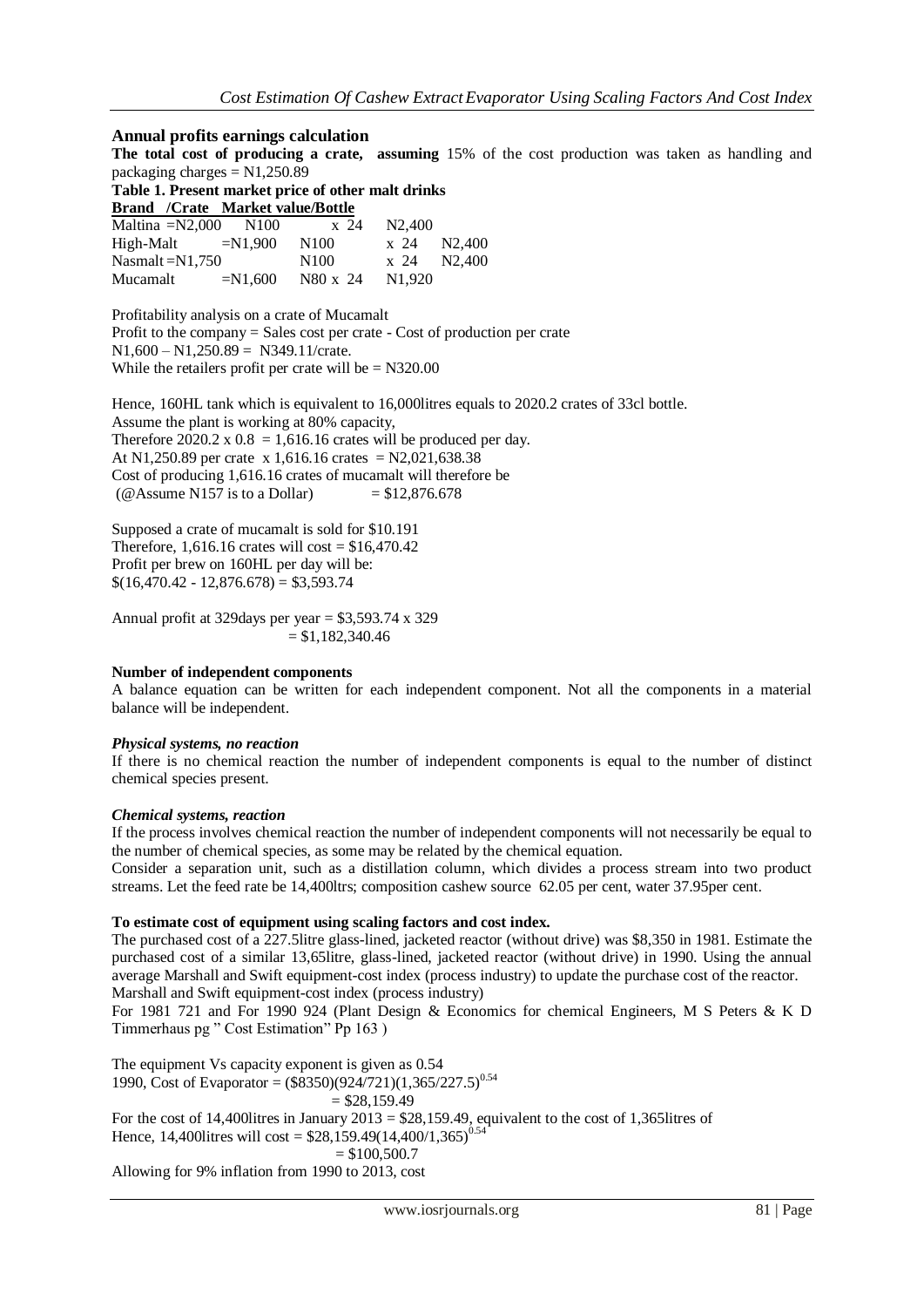$=$  \$100,500.7 x (1.09) = \$109,545.7

### **Estimate a fixed-capital investment using ranges of process-plant component costs.**

A fixed-capital investment for a process plant for a purchased-equipment cost of \$109,545.7 Processplant component cost outlined in 167 for a process plant handling fluids with a high degree of automatic controls and essentially outdoor operation is used with lowest range.

(Plant design & economic for chemical engineers, Timmerhaus, cost estimation pp 167) Table 2. Cost of individual components for the fixed capital investment

| Components Assumed% of total Cost    |              |           | Ratio% of total |      |
|--------------------------------------|--------------|-----------|-----------------|------|
| Purchased equip. 15                  | \$109,545.7  | 26.3      |                 |      |
| Purchased-equip. install. 643,818.28 |              |           | 10.5            |      |
| Instrumentation (installed) 2        |              | 14,606    | 3.5             |      |
| Piping (installed)                   | 3            | 21,909    | 5.3             |      |
| Electrical (installed)               | 2            | 14,606    | 3.5             |      |
| Buildings (including serv.) 3        |              | 21,909    | 5.3             |      |
| Yard improvements                    | 2            | 14,606    | 3.5             |      |
| Service facilities (installed) 8     |              | 58,424.37 |                 | 13.8 |
| Land                                 | 7.303        | 1.75      |                 |      |
| Engineering and superv. 429,212.19   | 7.0          |           |                 |      |
| Construction expense 4               | 29,212.19    |           | 7.0             |      |
| Contractor's fee 2                   | 14,606       | 3.5       |                 |      |
| Contingency<br>5                     | 36.515.23    |           | 8.75            |      |
|                                      | \$416,272.96 |           |                 |      |

\$416,272.96 for the assumed conditions if economy is stable. However, it may vary within the given range**.**

#### **Investment comparison for required operation with limited number of choices.**

A plant is being designed in which 160HL per 24-h day of a **cashew juice extract** containing **62.05** percent by weight is to be concentrated to 30 percent by weight. A single-effect or multiple-effect evaporator will be used, and a single-effect evaporator of the required capacity requires an initial investment of \$416,272.96 This same investment is required for each additional effect. Let the service life be 14 years, and the salvage value of each effect at the end of the service life \$20,000. Fixed charges minus depreciation amount to 20 percent yearly, based on the initial investment. Steam costs \$0.60 per 4,546litres, and administration, labor, and miscellaneous costs are \$6.688 per day, no matter how many evaporator effects are used.

Where X is the number of evaporator effects,  $0.9X$  equals the number of pounds of water evaporated per pound of steam. There are 329 operating days per year. If the minimum acceptable return on any investment is 15 percent, how many effects should be used?

Basis: 1 operating day

 $X =$  total number of evaporator effects

Depreciation per operating day (straight-line method)

$$
= \frac{X(416,272.96 - 20,000)}{(14)(329)}
$$
  
\n
$$
= $86.03/day
$$
  
\nFixed charges - depreciation = 
$$
\frac{X(416,272.96)(0.2)}{329}
$$
  
\n
$$
= $253.05/day
$$
  
\nPounds of water evaporated per day =  
\n(1,600,000)(0.625)(37.95/62.05) – (1,600,000)(0.625)(30/70)  
\n
$$
= 611,600 - 428,570 \text{tr/day}
$$
  
\n= 183,030 \text{tr/day}

Steam costs =  $(183,030)(0.60)$  = \$26.84 per day  $X(0.9)(4.546)$  X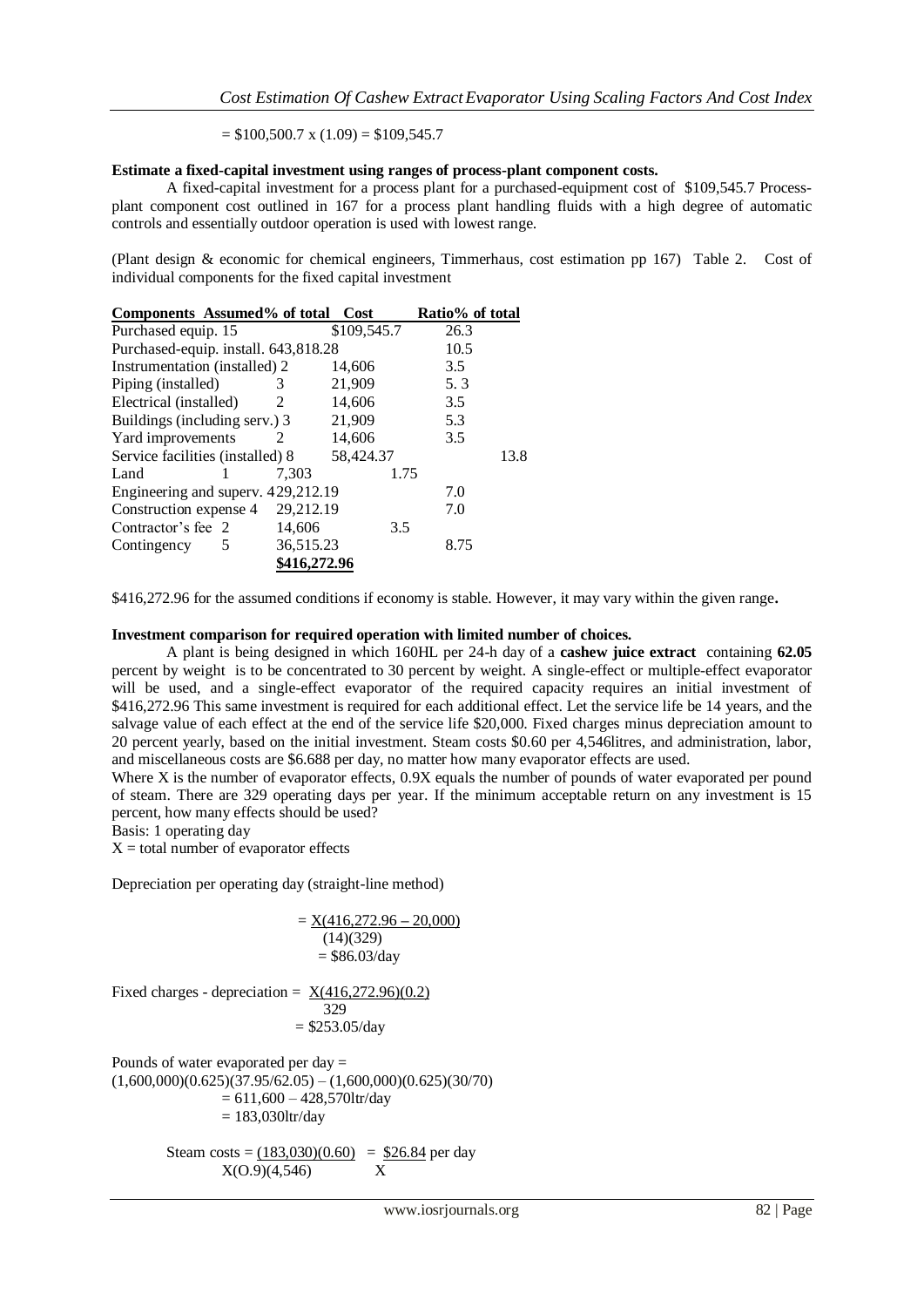| Table 3. Investment comparison for required operation |                                 |                                                             |                            |     |               |     |                             |     |
|-------------------------------------------------------|---------------------------------|-------------------------------------------------------------|----------------------------|-----|---------------|-----|-----------------------------|-----|
| $X=$<br>no.of<br>effects                              | <b>Steam</b><br>costs<br>perday | <b>Fixed charges -</b><br><b>Depreciation</b><br>per<br>day | <b>Depreciation</b><br>day | per | Labour<br>day | Per | <b>Total</b><br>cost<br>day | Per |
|                                                       | \$26.84                         | \$253.05                                                    | \$86.03                    |     | \$6.688       |     | \$372.61                    |     |
| 2                                                     | 13.42                           | 658.01                                                      | 172.01                     |     | 6.688         |     | 850.13                      |     |
|                                                       | 8.947                           | 759.15                                                      | 258.10                     |     | 6.688         |     | 1,032.89                    |     |
| 4                                                     | 6.710                           | 1.012.21                                                    | 344.14                     |     | 6.688         |     | 1,369.75                    |     |
|                                                       | 5.368                           | 1.265.27                                                    | 430.17                     |     | 6.688         |     | 1.707.50                    |     |

Percent return =  $(372.61)(329)(100) = 29.45%$ 416,272.96

Comparing two effects with one effect, **Percent return = (850.13 – 372.61)(329)(100) = 37.78% 832,545.92 – 416,272.96** 

Comparing three effects with two effects, Percent return =  $(1,032.89 - 850.13)(329)(100) = 14.44\%$ 832,545.92 – 416,272.96

Comparing four effects with three effects Percent return =  $(1,369.75 - 1,032.89)(329)(100) = 26.62\%$ 416,272.96

Comparing five effects with four effects, Percent return =  $(1,707.5 - 1,369.75)(329)(100) = 26.69\%$ 416,272.96

Therefore, two effects are better than one, three, four and five effects.

Since a return of at least 15 percent is required on any investment, all the effects except three effects are good whether single or multiple effects. Two effects evaporator can be maintain because of; 1) Good percentage return on the investment and 2) daily pay which is considerably moderate, which is enough criteria for comparisons on the effects.

### **Break-even point, gross earnings, and net profit for a process plant.**

The annual direct production costs for a plant operating at 80 percent capacity are \$4,236,427.06 while the sum of the annual fixed charges, overhead costs, and general expenses is \$847,285.412. The break-even point in units of production per day if total annual sales are \$5,418,768.18 and the product sells at \$0.289 per unit. The annual gross earnings and net profit for this plant at 100 percent capacity in 2013 when corporate income taxes required a 15 percent tax on the first \$50,000 of annual gross earnings, 20 percent on annual gross earnings of \$50,000 to \$80,000, 30 percent on annual gross earnings above \$80,000, and 5 percent on gross earnings from \$100,000 to \$300,000

**Solution.** The break-even point occurs when the total annual product cost equals the total annual sales. The total annual product cost is the sum of the fixed costs (including fixed charges, overhead, and general expenses) and the direct production costs for n units per year. The total annual sales is the product of the number of units and the selling price per unit.

Thus Direct production cost/unit  $=$  4,236,427.06  $(5,418,768,18/0,289)$  $=$  \$0.226'unit and the number of units needed for a break-even point is given by  $847,285.412 + 0.226n = 0.289n$  $n = 847,285.412 =$  13,369,609.7units/year 0.063

This is  $[(13,369,609.7)/(14,400,000/0.8)]100 = 74%$  of the present plant operating capacity.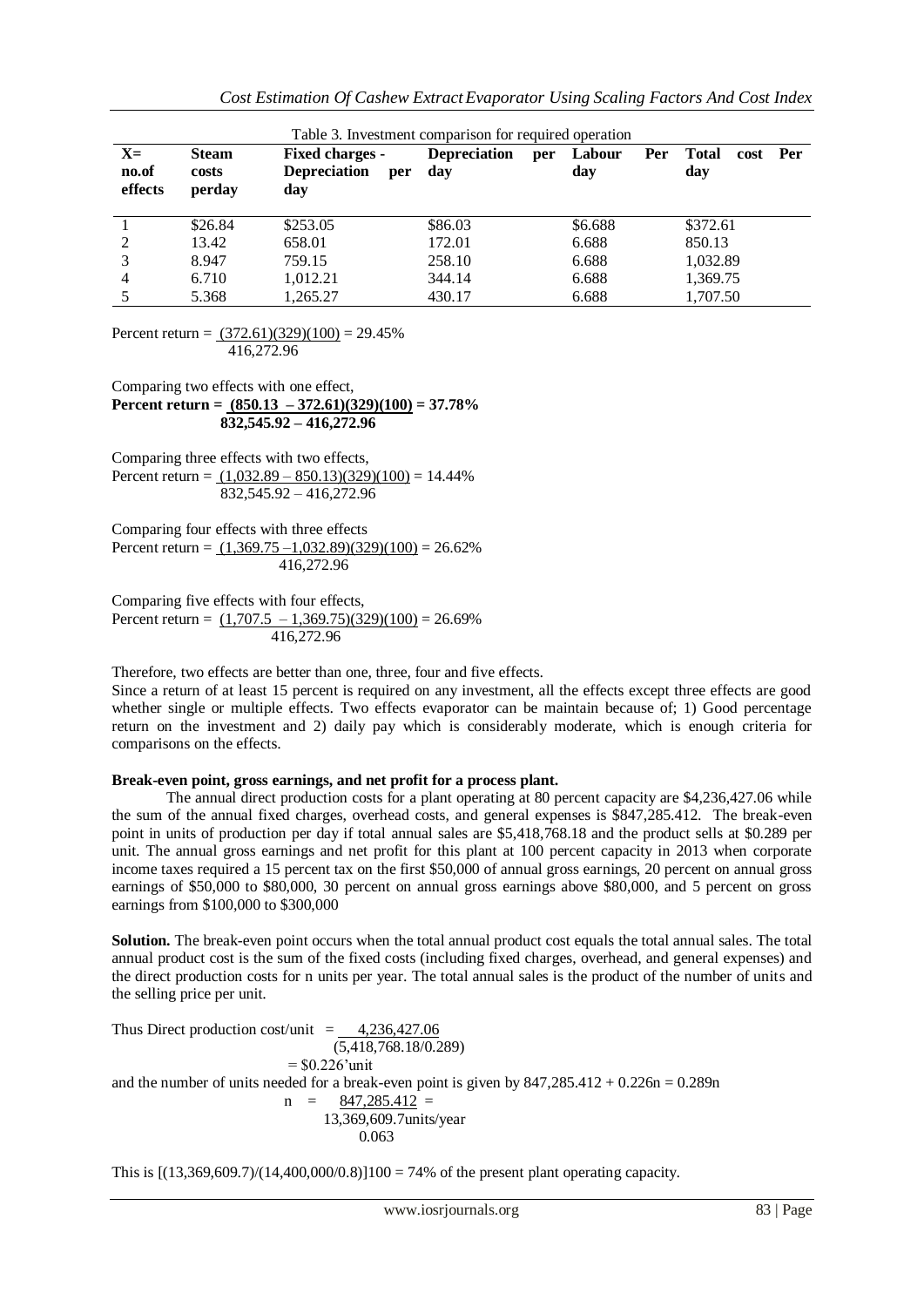Gross annual earnings  $=$  total annual sales - total annual product cost  $=$  14,400,000 units (0.289/unit )

$$
= 5,202,000 - [847,285.412 + \underline{14,400,000}(\$0.226/unit) \n0.8
$$
  
\n
$$
= 5,202,000 - 4,915,285.412 \n= \$286,714.588
$$
  
\nNet annual earnings = gross annual earnings - income taxes  
\n
$$
= 847,285.41 - [(0.15)(50,000) + (0.20)(30,000) \n+ (0.30)(847,285.41 - 80,000) \n+ (0.05)(847,285.41 - 100,000) \n= 847,285.41 -281,058.19 \n= \$566,227.22
$$

0.8

#### **Pay – back Time.**

If the plant is producing 13,369,609.7units/y of a product with overall yield of 80 per cent, on a mass basis (litre of product per ltr raw material). The raw material costs \$0.226/unit, and the product sells for \$0.289/unit. If a modification is devised to increase the yield to 90 per cent. Assume the net annual earnings of \$566,227.22 is to be re- invested back into the business, with negligible operating costs. Will the modification be worth making?

#### **Solution**

Two ways are applicable to earn gain in the modification: 1. If the additional production given by the yield increase can be sold at the current price, the earnings on each additional litre of production will equal the sales price less the raw material cost.

2. If the additional production cannot be readily sold, the modification results in a reduction in raw material requirements, rather than increased sales, and the earnings (savings) are from the reduction in annual raw material costs.

The second way gives the lowest figures and is the safest basis for making the evaluation. At 13,369, 609.7 units/y production

Raw material requirements at 80 per cent yield  $= 13,369,609,7/0.8 = 16,712,012$ At 90 per cent yield =  $13,369,609.7/0.9 = 14,855,122$ Savings 1,856,890 units/year Cost savings, at \$0.226/litre, = 1,856,890 x 0.226 =\$419,657.14/ year

Rate on return  $(ROR) = (419,657.14/566,227.22)100$ 

 $= 74.11$  per cent

Pay-back time (as the annual savings are constant, the pay-back time is the reciprocal of the Rate of return )  $= 100/74.11 = 1.35$ years

The modification is worth embarking on.

### **IV. Results And Discussion Of Results**

### **Cashew apple juice extraction**

The red elongated cashew average weight obtained without nuts = 82.88g, **Physical and water content of the red elongated cashew apple: A**ve. wt., 82.88g, PH 5.4, Juice cont. 62.05g, Substrate cont. 20.83g, Water cont. 74.87%

## **Annual profits earnings calculation**

From the grand total cost of N9,345.45 to produced 206.2bottles,(8.6crates) while cost of producing a bottle stood at N45.32 and crate cost N1,087.73. Assumed 15% of the cost of production is used as handling and packaging charges, therefore, the cost per crate now will be N1,250.89 Six (6) crates of mucamalt will therefore be,

 $= N2,021,638,38$  and @ N157 to Dollar = \$12,876,678

Supposed a crate of mucamalt is sold for N1,600 (\$10.191) per crate

Therefore, 1,616.16 crates will cost (1,616.16 x 1,600)